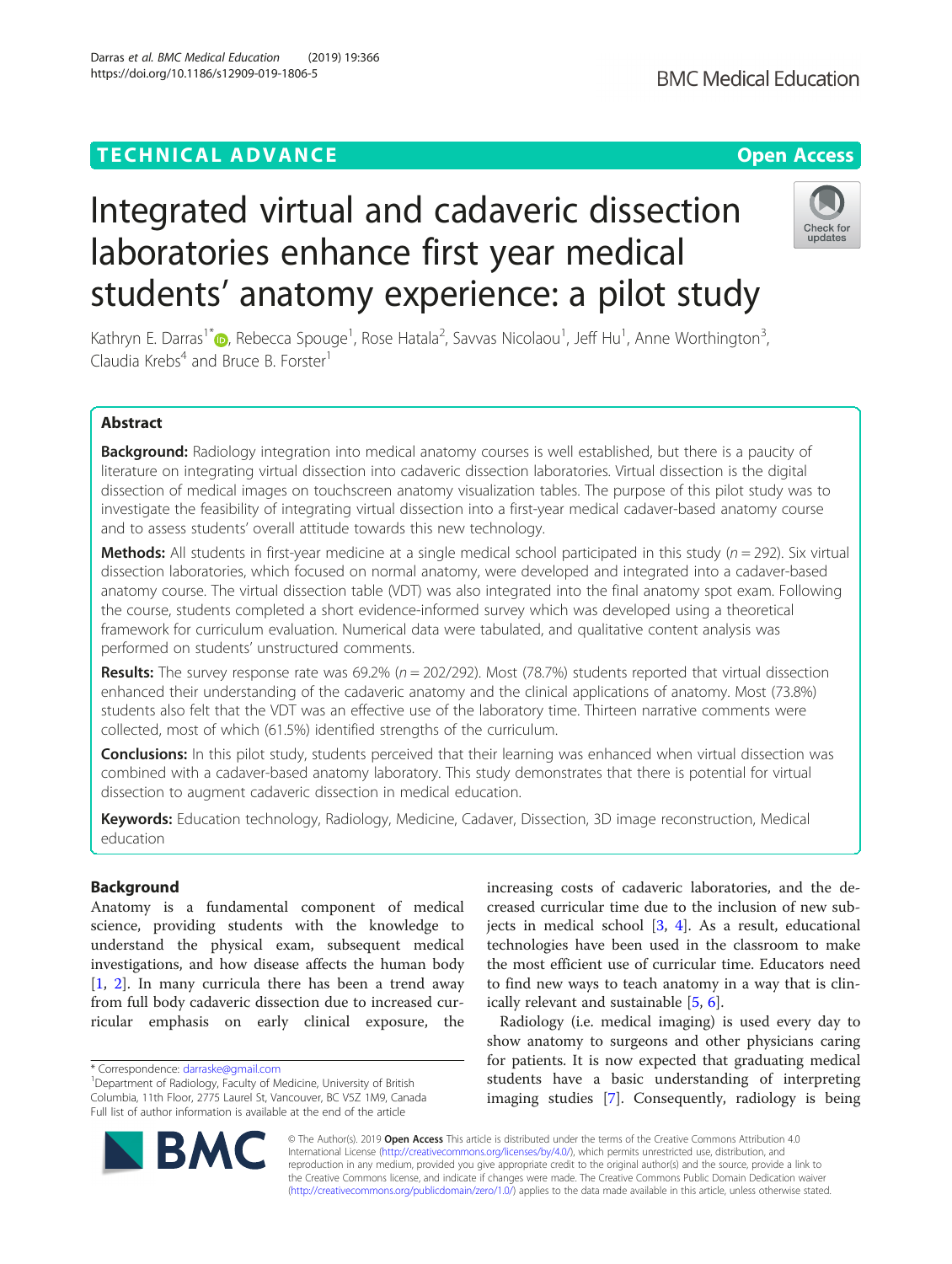increasingly integrated into medical anatomy courses with numerous studies documenting successful integration  $[8-12]$  $[8-12]$  $[8-12]$  $[8-12]$  $[8-12]$ . As a technology-driven speciality, radiology is evolving rapidly and now it is possible to incorporate digital three-dimensional (3D) patient images into curricula rather than two dimensional (2D) images. Of the radiology imaging modalities, the most powerful is computed tomography (CT) which aquires volumetric images that encode the anatomy by density. CT scans are viewed in 2D and 3D daily by physicians in their care of patients. 3D reconstructions of CT scans are becoming more common in anatomy education, especially with recent interest in 3D printing as a teaching tool.

Virtual dissection is an emerging way to interact with 3D reconstructions which can be used in medical anatomy education [\[13](#page-5-0), [14\]](#page-5-0). During virtual dissection, medical imaging datasets are loaded into a virtual dissection table (VDT), viewed in 3D, and students are able to manipulate the images using digital tools to perform their dissection [\[15](#page-5-0)]. They can dissect through skin, muscles and bones of their patient and view the anatomy in a living person. Radiology images themselves do not constitute virtual dissection; students must be able to interact with the data to dissect away tissue layers similar to a cadaver on human virtual cadavers in order for this term to be applied. To date, there has only been one study demonstrating the added value of virtual dissection with CT scans in human anatomy teaching and a few studies showing the educational benefits of incorporating 3D technologies into human anatomy teaching [\[16](#page-5-0)]. In this study, the incorporation of cadaver CT scans into VDTs significantly improved medical students' performance in anatomy [\[14](#page-5-0)]. CT scans of living patients have many advantages to CT scans of cadavers. For example, students can see "living anatomy" like blood in the vessels and air in the lungs as well as active disease processes, such as inflammation. Most importantly, physicians look at CT scans of living patients in clinical practice, and exposing medical students to these images improves the authenticity of their learning experience.

The purpose of this pilot study was to integrate virtual dissection using CT scans from living patients into firstyear cadaveric dissection laboratories and to assess students' reaction towards this new technology.

## Methods

#### Participants

All students in the first-year of a four-year undergraduate medical program at a single institution participated in this study ( $n = 292$ ). Institutional review board approval (and therefore participant consent) was not required according to national regulations (TCPS2 2014, Article 2.5) [[17](#page-5-0)].

## **Materials**

## Integrated cadaver and virtual dissection laboratory development

The first semester includes 12 Cadaveric Dissection Labs, which cover the spine, thorax, abdomen, and pelvis. The anatomy learning objectives from these labs were reviewed and those objectives deemed relevant to radiology and consistent with established standards for medical student radiology teaching were adapted for the Virtual Dissection Labs [\[18](#page-5-0)]. In total, there were six virtual dissection labs developed: spine, lungs and mediastinum, heart, abdominal vasculature, abdominal organs, and bony pelvis. Each virtual dissection lab was developed so that it complimented the content presented in the cadaveric dissection lab (i.e. Integrated Lab). Patient CT scans were selected from the VDT database although it is also possible for educators to upload CT scans from their own institutions (Sectra AB, Linköping, Sweden) [[15](#page-5-0)]. An example of an integrated cadaveric-virtual dissection lab is shown in Table [1.](#page-2-0)

The Integrated Labs ranged from 2 to 3 h in length. Students spent most of this time completing their cadaveric dissection with 10 min allotted to the Virtual Dissection component. Students rotated to the VDT in groups of 10–15 where a radiologist demonstrated the normal anatomy on CT scans through virtual dissection. This split was determined by the number of students and number of VDTs in the lab. Due to resource and time constraints, students did not perform their own virtual dissections.

In addition, the VDT was included in the final anatomy exam as one of the practical spot exam questions, primarily to demonstrate feasibility of including virtual dissection questions in a standardized practical anatomy exam. For this question, the dens of the cervical spine was labeled on the 3D CT scan with an arrow using the VDT software. The image was then rotated to obscure the arrowhead, forcing students to interact with the VDT in order to identify the labeled structure. After each student completed this question, an exam invigilator reset the image to the original position for the next student.

#### Survey development

The post-course survey was based on the four levels of Kirkpatrick's Hierarchy for curriculum analysis and evaluation. This model considers the educational value of the curriculum using four levels: (1) Reaction, (2) Learning, (3) Behaviour, and (4) Results. For this pilot project, learners' reactions (i.e. Level 1) to the integrated curriculum were assessed [[19\]](#page-5-0). The survey consisted of three questions relating to how the students perceived the benefits of this curricular integration. Prior literature has suggested that these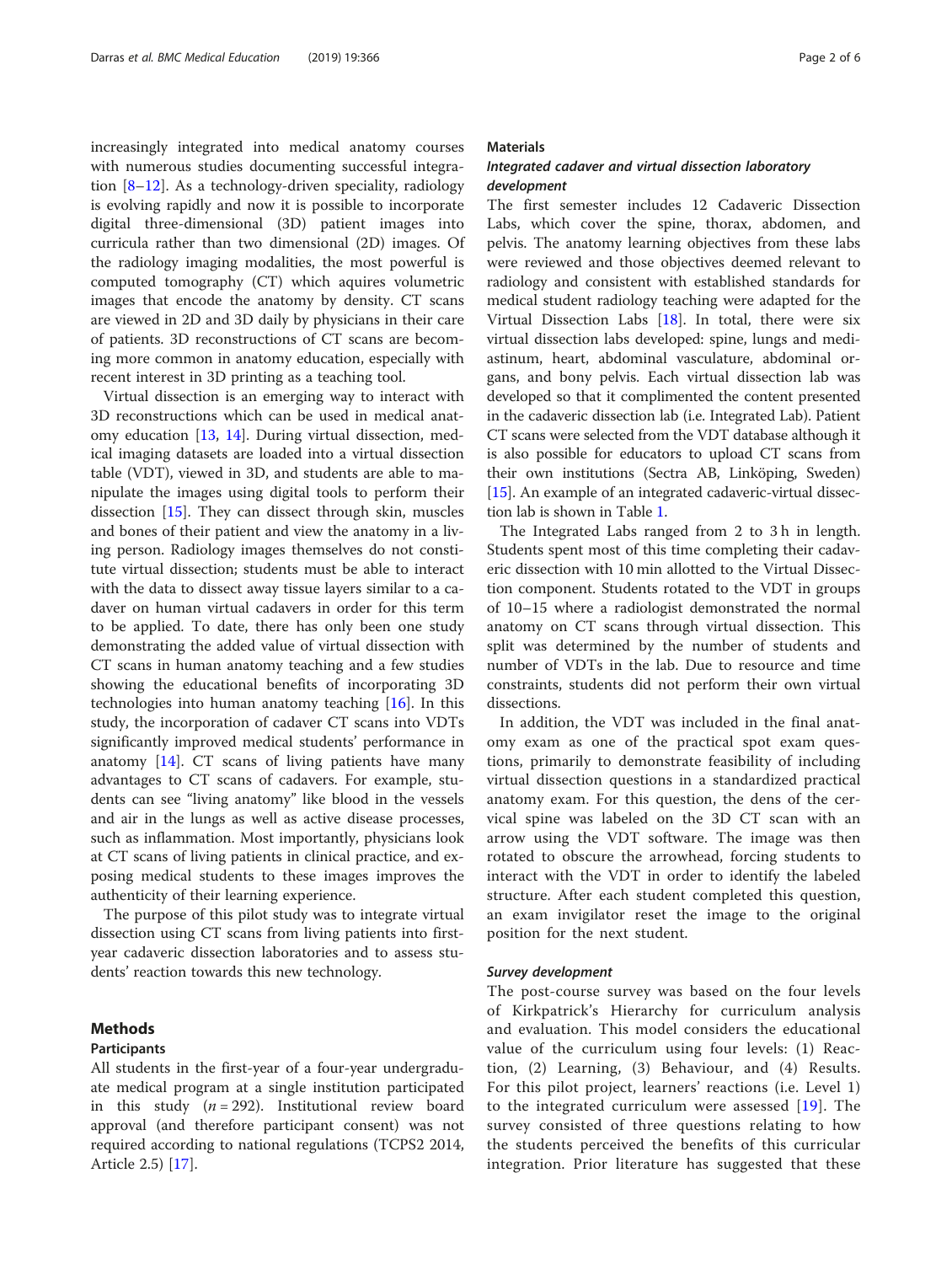<span id="page-2-0"></span>Table 1 Objectives of the spine integrated cadaveric-virtual dissection laboratory. The virtual dissection component of the labs aimed to show students anatomy that was challenging to expose in the cadaver to provide students with a comprehensive learning experience

|                     | Cadaveric Dissection                                                                                                                                                                             | Virtual Dissection                                                                                                                                                                                                      |  |
|---------------------|--------------------------------------------------------------------------------------------------------------------------------------------------------------------------------------------------|-------------------------------------------------------------------------------------------------------------------------------------------------------------------------------------------------------------------------|--|
| Technique           | Cadaver prone, laminectomy dissection                                                                                                                                                            | Bone windows, whole skeleton included on single CT image                                                                                                                                                                |  |
| Main objectives     | · Identify the key bony and ligamentous landmarks of the spine<br>• Describe how the anatomy of the spine contributes to its<br><b>biomechanics</b>                                              |                                                                                                                                                                                                                         |  |
| Detailed objectives | · Identify the three meninges<br>• Identify parts of a typical spinal nerve<br>• Describe how a spinal nerve exits the vertebral<br>column<br>• Describe how cranial and spinal nerves are named | • Identify the bony anatomy of the craniocervical junction<br>• Describe the relationship between the dens and the skull base<br>• Describe the unique anatomic features of cervical, thoracic, and<br>lumbar vertebrae |  |

are the areas which students can competently evaluate teaching and curriculum [\[20](#page-5-0)]. For each item, students were asked their agreement with a statement on a 5-point Likert scale  $(1 =$ strongly disagree;  $2 =$ disagree;  $3$  = neither agree nor disagree;  $4$  = agree; 5 = strongly agree). In addition, students were asked to provide unstructured comments related to their experience with virtual dissection.

## Procedure

All students in the first-year medical class received the online survey which was sent out one week following the course and remained open for four weeks, with weekly email reminders. The survey was voluntary and anonymous. The survey results were tabulated and summarized to identify trends. Qualitative content analysis was performed on the unstructured comments submitted by students.

## Results

The survey response rate was  $69.2\%$  ( $n = 202/292$ ). Most students (78.7%) reported that seeing the radiographic anatomy on the VDT enhanced their understanding of the cadaveric anatomy and that the content shown on the VDT enhanced their understanding of the clinical applications of anatomy. Most respondents (73.8%) also felt that the VDT was an effective use of the cadaveric laboratory time. Results are summarized in Table 2.

Thirteen individual comments were submitted by 13 different students regarding their experience in the integrated cadaveric and virtual dissection labs. Eight (61.5%) of these comments identified strengths of the curriculum and 5 (38.4%) of these comments identified weaknesses. From the 8 positive comments, the most commonly cited strength of the curriculum was the ability to see the same anatomic structures on two different modalities (Table [3\)](#page-3-0). Several students also described the ability to see 3D anatomic images as a major advantage of virtual dissection. The five comments that cited a weakness all described the same issue; students felt that they did not have sufficient "handson" practice in performing virtual.

## **Discussion**

Our pilot study demonstrates a novel way to structure a medical student anatomy laboratory, incorporating both virtual and cadaveric dissection, and to introduce students to basic radiology concepts. Although there are many studies on the use of radiology images in anatomy teaching, there is a paucity of literature on the use of VDTs to augment medical students' cadaveric dissection experience. A recent study by Paech et al. used this technology to perform simultaneous virtual and cadaveric dissection using CT scans of the cadavers and not of real-life patient cases [[14\]](#page-5-0). Cadaver CT scans may be inferior for teaching anatomy because the do not demonstrate living anatomy, which is essential for physicians to understand. For example, it is important to be able to recognize a normal bowel gas pattern on radiological studies in order to diagnose certain diseases, such as a bowel obstruction. Students would not be able to learn the normal bowel gas pattern on a cadaver CT scan because the scan is of a

Table 2 Student feedback regarding the Virtual Dissection Labs in the Integrated Lab Curriculum. For each item, students were asked their agreement with the statement on a 5-point Likert scale  $(1 =$ strongly disagree;  $2 =$ disagree;  $3 =$ neither agree nor disagree;  $4 =$  agree;  $5 =$  strongly agree). N = number of respondents;  $SD =$  standard deviation.

| Survey Item                                                                                                             | N   | Mean |      |
|-------------------------------------------------------------------------------------------------------------------------|-----|------|------|
| Seeing the radiographic anatomy on the Virtual Dissection Table enhanced my understanding<br>of cadaveric anatomy.      | 202 | 4.08 | .837 |
| The content shown on the Virtual Dissection Table enhanced my understanding of the clinical<br>applications of anatomy. | 202 | 4.09 | .882 |
| Teaching at the Virtual Dissection Table was an effective use of time in the lab.                                       | 201 | 3.97 | .908 |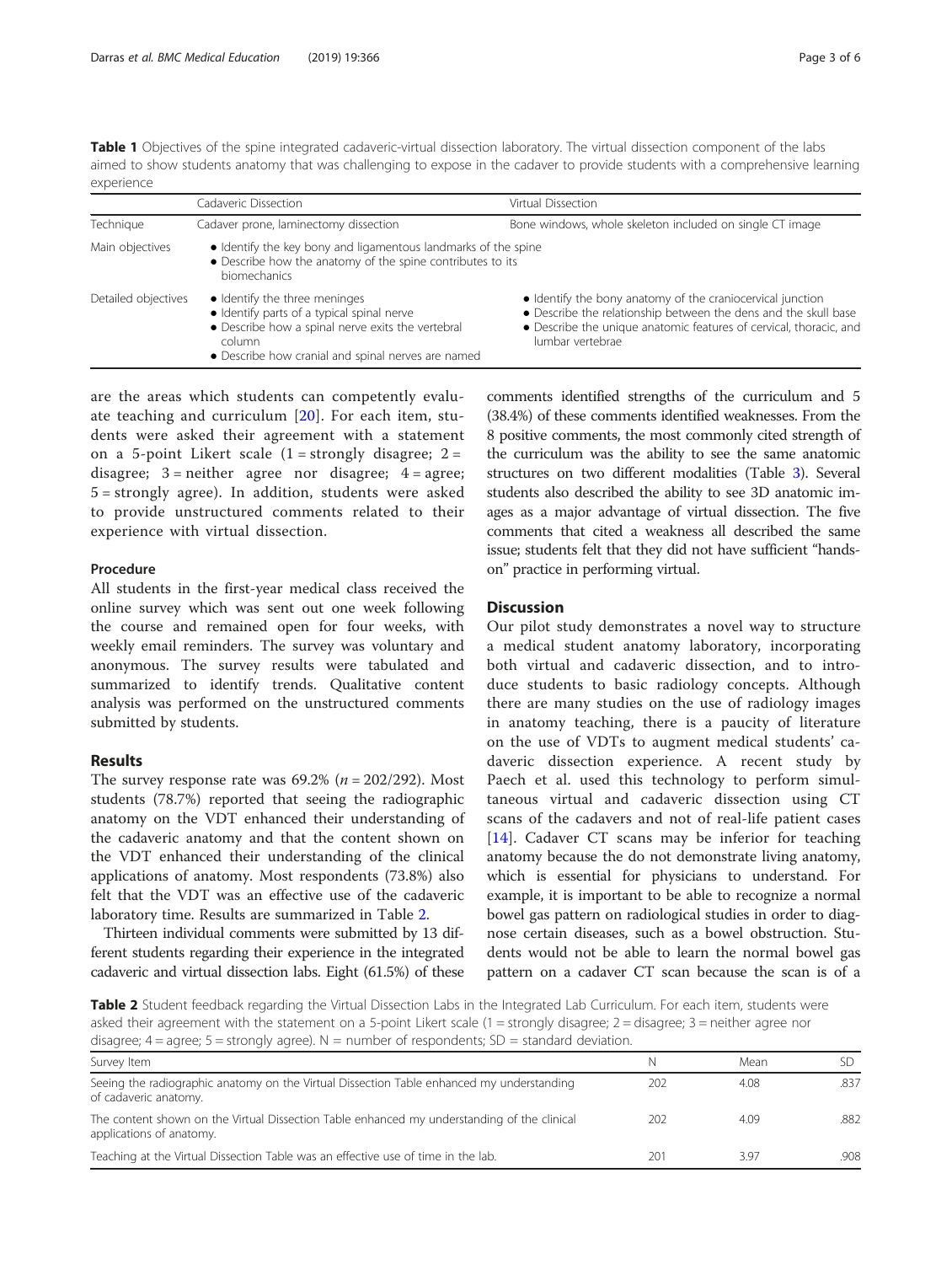| Respondent Comment |                                                                                                                                                              |  |
|--------------------|--------------------------------------------------------------------------------------------------------------------------------------------------------------|--|
| A                  | "[Virtual dissection] was so valuable for our learning. I was able to gain a better understanding of anatomy being able to see all the<br>structures in 3D." |  |
| B.                 | "Virtual dissection] made it a lot easier to understand the anatomy and CT scans because it could be so easily manipulated."                                 |  |
| C                  | "Having a variety of ways to learn the material helped me to think about it from different perspectives and viewpoints."                                     |  |

<span id="page-3-0"></span>Table 3 Select student comments regarding the strengths of the Integrated Lab Curriculum

deceased individual [\[21\]](#page-5-0). One of the strengths of virtual dissection using patient CT scans, is that the scan captures living physiology and anatomy, such as the normally aerated aerodigestive tract.

Overall, students reported a positive learning experience when participating in our integrated virtualcadaveric dissection curriculum and indicated that this pilot curriculum enhanced their understanding of the cadaveric anatomy and the clinical applications of anatomy. This supports the principle that virtual or digital anatomy experiences should support rather than replace cadaveric dissection [[22](#page-5-0)]. Paech et al. reported that students demonstrated significant improvement in their anatomy knowledge with this integrated pedagogical approach [\[14\]](#page-5-0). In addition, a meta-analysis by Yammine and Violato found that 3D visualization technologies showed higher factual knowledge, better results in spatial knowledge and improved student satisfaction and learners' perception of teaching effectiveness when compared to non-virtual teaching strategies [\[16\]](#page-5-0). Further investigation would be required to determine if similar educational benefits are seen in virtual dissection using living patient CT scans.

We found that students reported that virtual dissection improved their understanding of the clinical applications of anatomy. Vertical integration, or the early integration of clinical concepts into pre-clinical medical student education, is an important part of most medical curricula. Several studies demonstrate how vertical integration is facilitated in anatomy education by the integration of radiology [\[10](#page-4-0), [23,](#page-5-0) [24](#page-5-0)]. In clinical practice, radiologists and other physicians not only view CT scans daily but also use similar (non-touchscreen) software at their workstations to create 3D CT images. Comfort with virtual dissection techniques may therefore better prepare students for viewing CT imaging studies in the clinical environment although further research would be required.

The format of our Integrated Labs are consistent with student preferences for combined anatomy/radiology education [[25\]](#page-5-0). A study by Murphy et al. determined that students at a single institution benefitted from learning radiology with the anatomy content but preferred that radiology be an adjunct rather than primary method of instruction. This model was utilized in our curriculum where students spent only 10–15% of their time in the lab learning through virtual dissection. However, there were still comments from students that they would have liked to have more exposure to virtual dissection during this time, which may account for why only 73.8% of students felt that the VDT was an effective use of laboratory time. If it is not possible to expand anatomy curricula to include virtual dissection due to time constraints, this tool could also be integrated into other parts of the medical curriculum, such as clinical skills or dedicated radiology sessions. It is important for educators to be aware that, while virtual dissection incorporates radiology images and introduces students to imaging concepts, it does not replace a dedicated radiology curriculum which includes concepts beyond anatomy (e.g. imaging appropriateness, radiation risks).

In addition, our pilot study demonstrates the feasibility of integrating a virtual dissection question into a practical lab spot exam. The VDT software enables educators to label any structure similar the traditional cadaverbased spot exam. Although this is achievable, using the VDT in this capacity is very resource intensive, requiring an individual (e.g. teaching assistant or invigilator) to stand next to the VDT to re-orient the image for each student. A recent study by Ikah et al. demonstrated that among Year 2 medical students anatomy exam questions with a clinical stem showed much better discrimination index than non-clinical items [[26\]](#page-5-0). The use of a clinical question through the VDT could be a means to seamlessly integrate clinical scenarios into an anatomy exam.

As with any educational approach, virtual dissection does have some disadvantages. The main limitation is that dissection software relies on the discrimination between tissue densities on a CT scan. For example, structures with the same density on CT scans (e.g. small and large bowel) cannot be clearly separated by virtual dissection. Based on our experience, it is recommended that the curriculum design team include both radiologists and anatomists to ensure a comprehensive understanding of how each type of dissection can best help to fulfil the learning objectives. Another drawback is patient confidentiality if instructors elected to choose CT cases from their own hospital. The VDT system used in this study removed or obscured anything that could potential identify the patient (e.g. facial features, tattoos, image metadata identifiers) and awareness of this issue is key.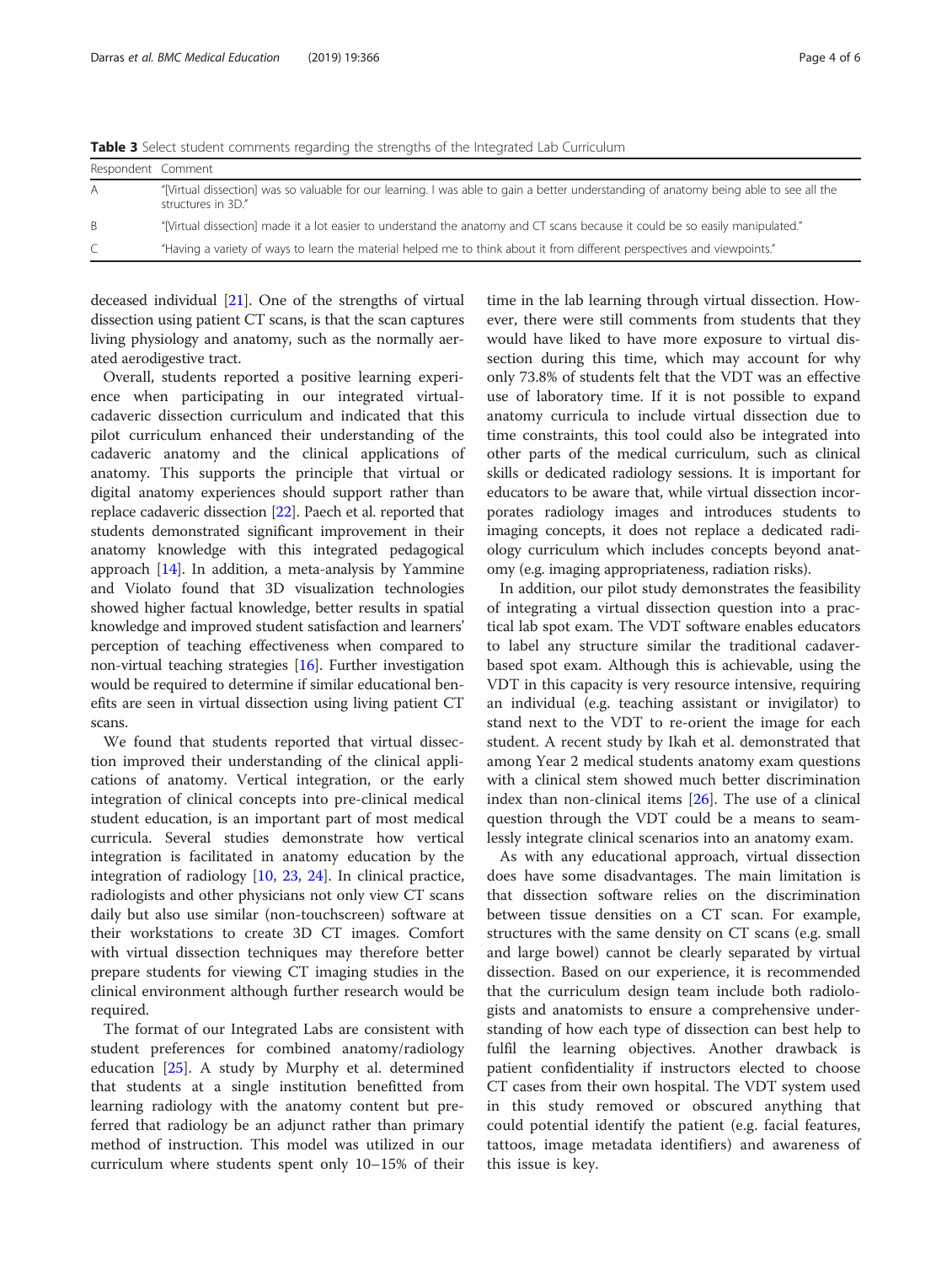<span id="page-4-0"></span>Our study demonstrates one way in which virtual and cadaveric dissection can be combined so that students perceive the integrated experience as valuable to their learning. We found that most respondents felt that the virtual dissection labs enhanced their perceived understanding of cadaveric anatomy. These results may indicate that despite the growing use of educational technology and radiology in medical anatomy education, there appears to still be an important role for cadaveric dissection [\[27](#page-5-0)]. Our Integrated Labs were designed to harness the advantages of each approach (i.e. cadaver or radiology) in order to provide students with a comprehensive learning experience. For example, we developed curricular objectives to highlight the strength of each type of dissection; objectives that are better seen on CT scan (e.g. craniocervical junction) were aligned with virtual dissection and those that are better seen in cadavers (e.g. nerves) were aligned with cadaveric dissection. Further research is required to determine if the perceived value of this integrated approach results in a significant change in anatomy knowledge.

The main limitation of this study was that it was a brief intervention, performed at a single institution with a robust cadaveric dissection program and a motivated faculty who were keen to incorporate educational technologies, which facilitated the development of Integrated Labs. Not all institutions offer cadaveric dissection, so the virtual dissection labs developed for this pilot study would have to be adapted for other programs. In addition, data collection methods were limited to a student survey, which captured student perceptions of the benefits of the VDT but did not assess its impact on their knowledge or skills. Despite a good response to the survey, only 6.4% of these students provided qualitative data and it is unclear what motivated student to include narrative comments. Unfortunately, no comparative group was used for testing students' perception. Finally, Kirkpatrick's model does not take into account all the variables that affect learning, such as learner motivation [\[28](#page-5-0)]. Further research is required to understand how this novel educational technology might best be utilized to improve student learning and enhance physician competency.

## Conclusion

This pilot study demonstrates the feasibility of integrating virtual dissection into first year medical school cadaver labs. Overall, students reported a positive learning experience with virtual dissection, feeling that it was an effective use of their time and improved their understanding of the clinical relevance of anatomy as well as cadaveric anatomy.

#### Abbreviations

2D: Two-dimensional; 3D: Three-dimensional; CT: Computed tomography; TCPS: Tri-Council Policy Statement; VDT: Virtual dissection table

#### Acknowledgements

None.

#### Authors' contributions

KD, RS, RH, JH, SN, AW, CK, BB participated in the study design, data analysis/ interpretation as well writing and preparation of this manuscript. All authors have read and approved this manuscript.

#### Funding

No funding.

#### Availability of data and materials

The datasets used during the current study are available from the corresponding author on reasonable request.

#### Ethics approval and consent to participate

Institutional review board approval (and therefore participant consent) was not required according to national regulations (TCPS2 2014, Article 2.5), available at: [http://www.pre.ethics.gc.ca/pdf/eng/tcps2-2014/TCPS\\_2\\_FINAL\\_](http://www.pre.ethics.gc.ca/pdf/eng/tcps2-2014/TCPS_2_FINAL_Web.pdf) [Web.pdf](http://www.pre.ethics.gc.ca/pdf/eng/tcps2-2014/TCPS_2_FINAL_Web.pdf)

#### Consent for publication

No individual person's data is included in this study.

#### Competing interests

Dr. Claudia Krebs is a member of the BME Medical Education Editorial Board. The other authors declare that they have no competing interests.

#### Author details

<sup>1</sup>Department of Radiology, Faculty of Medicine, University of British Columbia, 11th Floor, 2775 Laurel St, Vancouver, BC V5Z 1M9, Canada. <sup>2</sup> Department of Medicine, Faculty of Medicine, University of British Columbia, Vancouver, Canada. <sup>3</sup> Evaluation Studies Unit, Faculty of Medicine, University of British Columbia, Vancouver, Canada. <sup>4</sup>Department of Cellular and Physiologic Sciences, Faculty of Medicine, University of British Columbia, Vancouver, Canada.

#### Received: 6 June 2019 Accepted: 11 September 2019 Published online: 07 October 2019

#### References

- 1. Davis CR, Bates AS, Ellis H, Roberts AM. Human anatomy: let the students tell us how to teach. Anat Sci Educ. 2014;7(4):262–72.
- 2. Gregory SR, Cole TR. MSJAMA. The changing role of dissection in medical education. JAMA. 2002;287(9):1180–1.
- 3. Turney BW. Anatomy in a modern medical curriculum. Ann R Coll Surg Engl. 2007;89(2):104–7.
- 4. Sugand K, Abrahams P, Khurana A. The anatomy of anatomy: a review for its modernization. Anat Sci Educ. 2010;3(2):83–93.
- 5. Trelease RB. From chalkboard, slides, and paper to e-learning: how computing technologies have transformed anatomical sciences education. Anat Sci Educ. 2016;9(6):583–602.
- 6. Estai M, Bunt S. Best teaching practices in anatomy education: a critical review. Ann Anat. 2016;208:151–7.
- 7. Kondo KL, Swerdlow M. Medical student radiology curriculum: what skills do residency program directors believe are essential for medical students to attain? Acad Radiol. 2013;20(3):263–71.
- 8. Miles KA. Diagnostic imaging in undergraduate medical education: an expanding role. Clin Radiol. 2005;60(7):742–5.
- 9. Pascual TNB, Chhem R, Wang S-C, Vujnovic S. Undergraduate radiology education in the era of dynamism in medical curriculum: an educational perspective. Eur J Radiol. 2011;78(3):319–25.
- 10. Orsbon CP, Kaiser RS, Ross CF. Physician opinions about an anatomy core curriculum: a case for medical imaging and vertical integration. Anat Sci Educ. 2014;7(4):251–61.